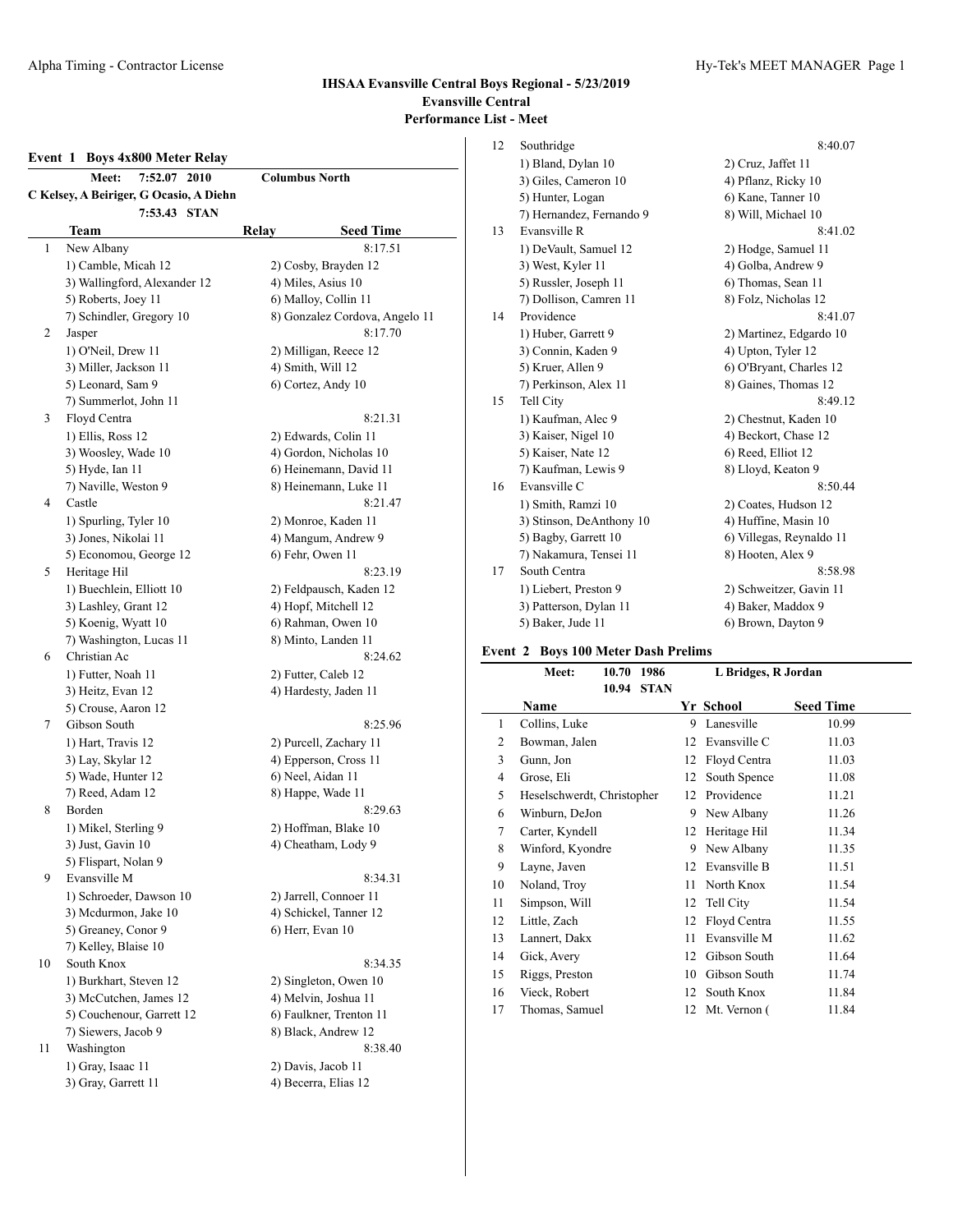$\overline{\phantom{0}}$ 

### **Event 3 Boys 110 Meter Hurdles Prelims**

|    | Meet:            | 14.06 | 2014        |    | <b>Justin Veteto</b> |                  |             |
|----|------------------|-------|-------------|----|----------------------|------------------|-------------|
|    | Name             | 14.65 | <b>STAN</b> |    | Yr School            | <b>Seed Time</b> |             |
| 1  | Eze, Ndubisi     |       |             | 12 | New Albany           | 14.52            | <b>STAN</b> |
| 2  | Wheatley, Eric   |       |             | 11 | Borden               | 14.68            |             |
| 3  | McKinney, Dylan  |       |             | 11 | Evansville N         | 14.88            |             |
| 4  | Burkhart, Steven |       |             | 12 | South Knox           | 15.15            |             |
| 5  | Milligan, Raife  |       |             | 12 | Jasper               | 15.48            |             |
| 6  | Mockobee, Devin  |       |             | 10 | Boonville            | 15.56            |             |
| 7  | Madison, Braydon |       |             | 10 | Evansville C         | 15.66            |             |
| 8  | Stroud, DeAndre  |       |             | 12 | New Albany           | 15.70            |             |
| 9  | Hutto, Talon     |       |             | 11 | Floyd Centra         | 15.71            |             |
| 10 | Kennedy, Sam     |       |             | 12 | Evansville C         | 15.77            |             |
| 11 | Miller, Dante    |       |             | 10 | Northeast Du         | 15.78            |             |
| 12 | Hurt, Cole       |       |             | 10 | Princeton Co         | 15.93            |             |
| 13 | Wright, Wenkers  |       |             | 10 | Floyd Centra         | 16.03            |             |
| 14 | Farmer, Keyon    |       |             | 12 | Evansville H         | 16.32            |             |
| 15 | Kizior, Ben      |       |             | 11 | Jasper               | 16.33            |             |
| 16 | Buse, Payton     |       |             | 10 | Tecumseh             | 16.45            |             |

## **Event 4 Boys 200 Meter Dash Prelims**

|    | Meet:            | 21.80 | 1986        |    | <b>Lucien Bridges</b> |                  |  |  |
|----|------------------|-------|-------------|----|-----------------------|------------------|--|--|
|    |                  | 22.08 | <b>STAN</b> |    |                       |                  |  |  |
|    | Name             |       |             |    | Yr School             | <b>Seed Time</b> |  |  |
| 1  | Bowman, Jalen    |       |             | 12 | Evansville C          | 22.29            |  |  |
| 2  | Grose, Eli       |       |             | 12 | South Spence          | 22.50            |  |  |
| 3  | Tunsil, Samuel   |       |             | 10 | New Albany            | 22.73            |  |  |
| 4  | Collins, Luke    |       |             | 9  | Lanesville            | 22.88            |  |  |
| 5  | Bair, Easton     |       |             | 10 | Jasper                | 23.12            |  |  |
| 6  | Barron, Brandon  |       |             | 11 | Providence            | 23.13            |  |  |
| 7  | Clark, Robert    |       |             | 12 | Evansville C          | 23.19            |  |  |
| 8  | Burkhart, Steven |       |             | 12 | South Knox            | 23.28            |  |  |
| 9  | Winburn, DeJon   |       |             | 9  | New Albany            | 23.33            |  |  |
| 10 | Hutslar, Zac     |       |             | 9  | Floyd Centra          | 23.52            |  |  |
| 11 | Rogers, Kyron    |       |             | 11 | Evansville N          | 23.68            |  |  |
| 12 | Starks, Tashmond |       |             | 11 | Evansville B          | 23.71            |  |  |
| 13 | Witte, Dawson    |       |             | 12 | Gibson South          | 23.73            |  |  |
| 14 | Rainbolt, Levi   |       |             | 11 | Perry Centra          | 23.81            |  |  |
| 15 | Noland, Troy     |       |             | 11 | North Knox            | 23.82            |  |  |

## **Event 5 Boys 1600 Meter Run**

|    | Meet:            | 4:10.89 | 2003        |                 | <b>Christian Wagner</b> |                  |  |
|----|------------------|---------|-------------|-----------------|-------------------------|------------------|--|
|    |                  | 4:17.37 | <b>STAN</b> |                 |                         |                  |  |
|    | <b>Name</b>      |         |             |                 | Yr School               | <b>Seed Time</b> |  |
| 1  | Kaiser, Nate     |         |             |                 | 12 Tell City            | 4:28.52          |  |
| 2  | Futter, Caleb    |         |             |                 | 12 Christian Ac         | 4:29.93          |  |
| 3  | Marshall, Camden |         |             | 10              | Corydon Cent            | 4:34.43          |  |
| 4  | Schickel, Tanner |         |             | 12              | Evansville M            | 4:34.55          |  |
| 5  | Miller, Jackson  |         |             | 11              | Jasper                  | 4:38.35          |  |
| 6  | Bland, Dylan     |         |             | 10              | Southridge              | 4:39.76          |  |
| 7  | Krieg, Jackson   |         |             | 12 <sub>1</sub> | Princeton Co.           | 4:41.32          |  |
| 8  | Heitz, Evan      |         |             |                 | 12 Christian Ac         | 4:42.54          |  |
| 9  | McMurray, James  |         |             | 9               | Evansville N            | 4:42.78          |  |
| 10 | Neel, Aidan      |         |             | 11              | Gibson South            | 4:44.97          |  |

| -11 | Woolery, Nate    | 11 Pike Central | 4:45.15 |
|-----|------------------|-----------------|---------|
| 12  | Snodgrass, River | 9 Mt. Vernon (  | 4:46.74 |
| 13  | Just, Gavin      | 10 Borden       | 4:49.11 |
| 14  | Pollock, Lane    | 9 Boonville     | 4:49.57 |
| 15  | Gray, Isaac      | 11 Washington   | 4:49.60 |
| -16 | Gleitz, Isaac    | 12 North Harris | 4:49.72 |

# **Event 6 Boys 4x100 Meter Relay**

|   | 42.59 2017<br><b>Meet:</b>              | <b>Columbus North</b> |                          |  |
|---|-----------------------------------------|-----------------------|--------------------------|--|
|   | C Bandy, D Hunter, J Flemmons, M Burton |                       |                          |  |
|   | 42.54 STAN                              |                       |                          |  |
|   | Team                                    | Relay                 | <b>Seed Time</b>         |  |
| 1 | Evansville C                            |                       | 43.42                    |  |
|   | 1) Reed, Edgrrin 9                      |                       | 2) Clark, Robert 12      |  |
|   | 3) Bowman, Jalen 12                     |                       | 4) Burns, William 12     |  |
|   | 5) Stewart, Kyle 11                     |                       | 6) Hardin, Bo 10         |  |
|   | 7) Payne, David 12                      |                       |                          |  |
| 2 | Evansville B                            |                       | 43.65                    |  |
|   | 1) Leavell, Trey 11                     |                       | 2) Hildreth, Kewan 11    |  |
|   | 3) Layne, Javen 12                      |                       | 4) Starks, Tashmond 11   |  |
|   | 5) Smith, Jeremiah 10                   |                       |                          |  |
| 3 | New Albany                              |                       | 43.71                    |  |
|   | 1) Tunsil, Samuel 10                    |                       | 2) Johnson, Ja'raylan 9  |  |
|   | 3) Stovall, Davaughn 10                 |                       | 4) Winford, Kyondre 9    |  |
|   | 5) Eze, Ndubisi 12                      |                       | 6) Henderson, Travon 11  |  |
|   | 7) Winburn, DeJon 9                     |                       |                          |  |
| 4 | Evansville N                            |                       | 44.03                    |  |
|   |                                         | 2) Rogers, Kyron 11   |                          |  |
|   | 3) Presswood, Capoleton 10              |                       | 4) Anderson, Almanzo 11  |  |
|   | 5) McKinney, Dylan 11                   |                       | 6) Burnett, James 11     |  |
| 5 | Evansville H                            | 44.04                 |                          |  |
|   | 1) Farmer, Keyon 12                     | 2) Durden, Kalil 9    |                          |  |
|   | 3) Sumner, Preston 10                   |                       | 4) Whipple, Trey 12      |  |
|   | 5) Stuckey, Sawyer 9                    |                       | 6) Folden, Ralph 10      |  |
| 6 | Floyd Centra                            | 44.49                 |                          |  |
|   | 1) Little, Zach 12                      |                       | 2) Wright, Gregory 12    |  |
|   | 3) Hutslar, Zac 9                       |                       | 4) Wright, Wenkers 10    |  |
|   | 5) Gunn, Jon 12                         |                       | 6) Frazier, Miles 12     |  |
|   | 7) Mercer, Thomas 11                    |                       |                          |  |
| 7 | Gibson South                            |                       | 44.68                    |  |
|   | 1) Kell, Lane 12                        |                       | 2) Witte, Dawson 12      |  |
|   | 3) Pohl, Joshua 12                      |                       | 4) Riggs, Preston 10     |  |
|   | 5) Smith, Andrew 12                     |                       | 6) Sagers, Alex 12       |  |
|   | 7) Roberts, Zackery 11                  |                       | 8) Reinbrecht, Ethan 11  |  |
| 8 | Princeton Co                            |                       | 44.68                    |  |
|   | 1) Scisney, Marcus 11                   |                       | 2) Svec, Steffen 12      |  |
|   | 3) Bostick, Miles 11                    |                       | 4) Wilkerson, Stephan 12 |  |
|   | 5) Carey, Myles 9                       |                       | 6) Hardiman, Dominic 10  |  |
|   | 7) Morris, Drew 9                       |                       | 8) Hurt, Cole 10         |  |
| 9 | Evansville R                            |                       | 44.68                    |  |
|   | 1) McNeill, Ross 12                     |                       | 2) Ortez, Ivan 12        |  |
|   | 3) Dixon, Jr, Daniel 12                 |                       | 4) Folz, Nicholas 12     |  |
|   | 5) Robertson, Isaac 9                   |                       | 6) Norman, Dominic 9     |  |
|   | 7) Hurley, Dawson 11                    |                       |                          |  |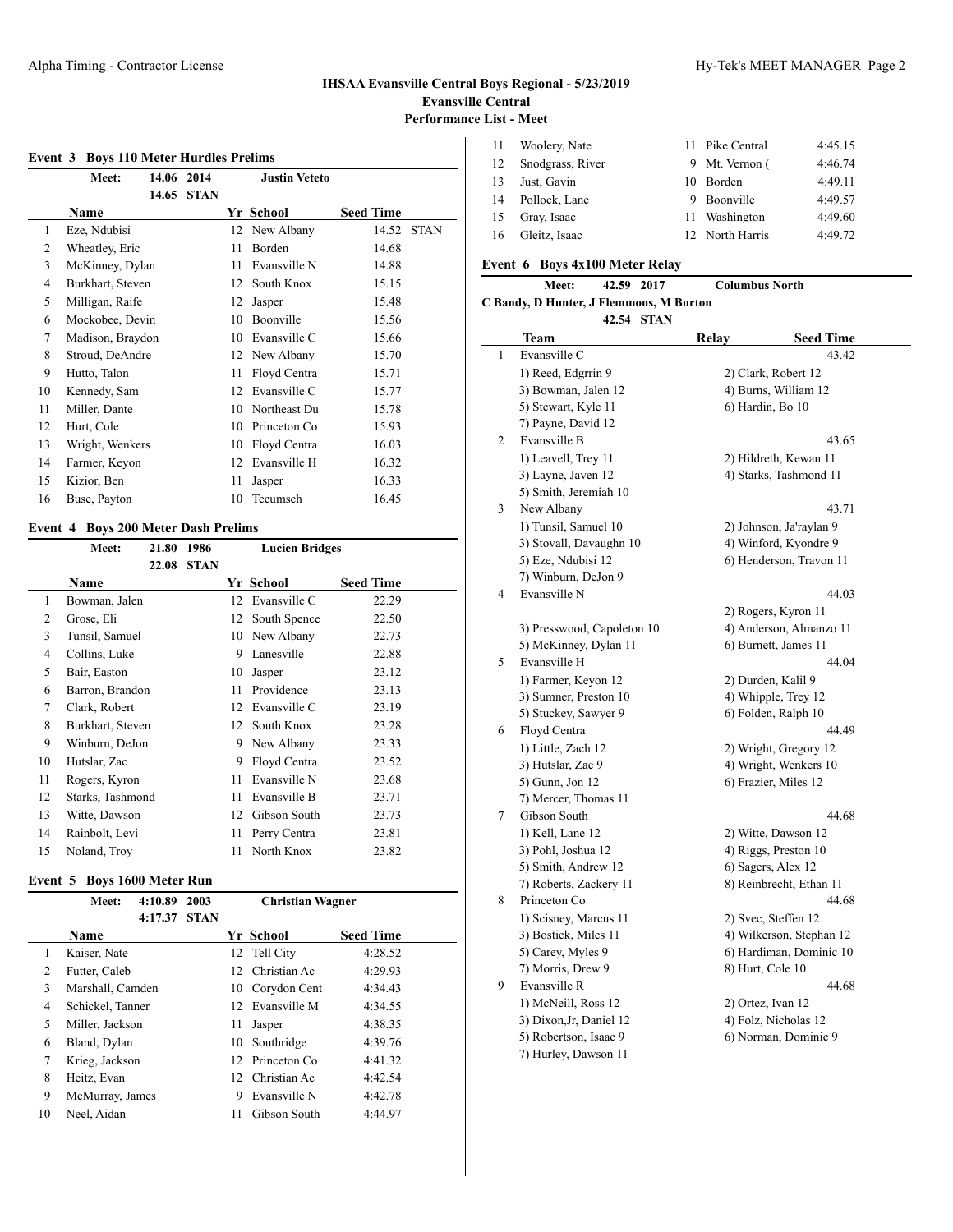### **Event 6 ...(Boys 4x100 Meter Relay)**

|    | Team                             | Relay             | <b>Seed Time</b>        |
|----|----------------------------------|-------------------|-------------------------|
| 10 | South Spence                     |                   | 44.98                   |
|    | 1) Jace, Kelly 10                |                   | 2) Hughes, Devon 11     |
|    | 3) Parsley, Todd 12              | 4) Grose, Eli 12  |                         |
|    | 5) Goodman, Dylan 11             |                   | 6) Holstein, Jackson 12 |
|    | 7) Byron, Burdiin 10             |                   | 8) Moore, Brenden 11    |
| 11 | Evansville M                     |                   | 45.10                   |
|    | 1) Boring, Brady 11              |                   | 2) Happe, Cole 11       |
|    | 3) Mulherin, Johnny 12           |                   | 4) Lannert, Dakx 11     |
|    | 5) Jorgenson, Brock 12           |                   | 6) Epley, Brennan 10    |
|    | 7) Kirsch, Travis 11             |                   |                         |
| 12 | Heritage Hil                     |                   | 45.28                   |
|    | 1) Carter, Kyndell 12            |                   | 2) Wetzel, Jacob 11     |
|    | 3) Schaad, Owen 9                | 4) Vaal, Gavin 11 |                         |
|    | 5) Feldpausch, Kaden 12          |                   | 6) Schaeffer, Alex 9    |
|    | 7) Webb, Charlie 11              |                   | 8) Williams, Dominic 11 |
| 13 | Providence                       |                   | 45.30                   |
|    | 1) Tucker, Gabriel 11            |                   | 2) Fulkerson, Ethan 11  |
|    | 3) Heselschwerdt, Christopher 12 |                   | 4) Barron, Brandon 11   |
|    | 5) Edwards, Bishop 11            |                   | 6) Ohlmann, Isaac 10    |
| 14 | Tell City                        |                   | 45.53                   |
|    | 1) Ettensohn, Drew 11            |                   | 2) Simpson, Will 12     |
|    | 3) Blake, Devon 12               | 4) Tran, Davis 11 |                         |
|    | 5) Hunt, Dustin 12               |                   | 6) Dodson, Aden 9       |
|    | 7) Mucker, Treyton 12            |                   |                         |
| 15 | Mt. Vernon (                     |                   | 45.54                   |
|    | 1) Varner, Benjamin 12           |                   | 2) Thomas, Samuel 12    |
|    | 3) Browning, Nicholas 12         |                   | 4) Ricketts, Drake 12   |
|    | 5) Frisby, Trevor 10             |                   |                         |
| 16 | North Knox                       |                   | 46.71                   |
|    | 1) Elkins, William 12            |                   | 2) Noland, Beau 9       |
|    | 3) Calvert, Steven 11            |                   | 4) Noland, Troy 11      |

#### **Event 7 Boys 400 Meter Dash**

| Meet:          | 48.50 | 1985                                                                                                                               |    | <b>Lee Bridges</b> |                  |             |
|----------------|-------|------------------------------------------------------------------------------------------------------------------------------------|----|--------------------|------------------|-------------|
|                | 49.40 | <b>STAN</b>                                                                                                                        |    |                    |                  |             |
| <b>Name</b>    |       |                                                                                                                                    |    |                    | <b>Seed Time</b> |             |
|                |       |                                                                                                                                    | 12 | New Albany         | 48.32            | <b>STAN</b> |
|                |       |                                                                                                                                    | 12 | New Albany         | 49.43            |             |
|                |       |                                                                                                                                    | 12 | Evansville B       | 49.98            |             |
| Hale, Drew     |       |                                                                                                                                    | 12 | Evansville N       | 50.56            |             |
|                |       |                                                                                                                                    | 12 | Jasper             | 50.66            |             |
| Hyde, Ian      |       |                                                                                                                                    | 11 | Floyd Centra       | 50.79            |             |
| Gick, Avery    |       |                                                                                                                                    | 12 | Gibson South       | 51.15            |             |
|                |       |                                                                                                                                    | 12 | South Knox         | 51.41            |             |
| Rainbolt, Levi |       |                                                                                                                                    | 11 | Perry Centra       | 51.52            |             |
| Kruer, Sam     |       |                                                                                                                                    | 12 | Providence         | 51.60            |             |
| Whipple, Trey  |       |                                                                                                                                    | 12 | Evansville H       | 51.84            |             |
| Eve, Jacob     |       |                                                                                                                                    | 11 | Corydon Cent       | 52.21            |             |
| Grimes, Jaylen |       |                                                                                                                                    | 9  | Evansville N       | 52.29            |             |
| Givens, Colin  |       |                                                                                                                                    | 11 | Evansville M       | 52.41            |             |
|                |       |                                                                                                                                    | 12 | Tell City          | 52.48            |             |
|                |       |                                                                                                                                    | 11 | North Davies       | 52.73            |             |
|                |       | Camble, Micah<br>Cosby, Brayden<br>Madison, George<br>Milligan, Reece<br>Couchenour, Garrett<br>Mucker, Treyton<br>Owens, Dmitrius |    |                    | Yr School        |             |

### **Event 8 Boys 300 Meter Hurdles**

|    | Meet:            | 37.55 | 2013        |    | <b>Conner Stapleton</b> |                  |  |  |
|----|------------------|-------|-------------|----|-------------------------|------------------|--|--|
|    |                  | 39.01 | <b>STAN</b> |    |                         |                  |  |  |
|    | Name             |       |             |    | Yr School               | <b>Seed Time</b> |  |  |
| 1  | Stroud, DeAndre  |       |             | 12 | New Albany              | 40.19            |  |  |
| 2  | Wheatley, Eric   |       |             | 11 | Borden                  | 40.39            |  |  |
| 3  | McKinney, Dylan  |       |             | 11 | Evansville N            | 40.57            |  |  |
| 4  | Hutto, Talon     |       |             | 11 | Floyd Centra            | 41.04            |  |  |
| 5  | Milligan, Raife  |       |             | 12 | Jasper                  | 41.52            |  |  |
| 6  | James, Taylor    |       |             | 11 | Perry Centra            | 41.70            |  |  |
| 7  | Burkhart, Steven |       |             | 12 | South Knox              | 41.82            |  |  |
| 8  | Kennedy, Sam     |       |             | 12 | Evansville C            | 41.92            |  |  |
| 9  | Meyer, Alex      |       |             | 12 | Gibson South            | 41.98            |  |  |
| 10 | Bell, Tanner     |       |             | 12 | Evansville F            | 41.99            |  |  |
| 11 | Happe, Cole      |       |             | 11 | Evansville M            | 42.07            |  |  |
| 12 | Pruitt, Xzavier  |       |             | 10 | New Albany              | 42.28            |  |  |
| 13 | Bardwell, Cade   |       |             | 10 | Castle                  | 42.42            |  |  |
| 14 | Drury, Bryce     |       |             | 12 | Providence              | 42.82            |  |  |
| 15 | Theising, Samuel |       |             | 11 | Pike Central            | 43.05            |  |  |
| 16 | Springer, Brad   |       |             | 11 | Southridge              | 43.40            |  |  |
|    |                  |       |             |    |                         |                  |  |  |

### **Event 9 Boys 800 Meter Run**

 $\overline{a}$ 

|    | Meet:              | 1:55.20 | 2013        |    | <b>Luke Bertolet</b> |                  |  |  |
|----|--------------------|---------|-------------|----|----------------------|------------------|--|--|
|    |                    | 1:56.32 | <b>STAN</b> |    |                      |                  |  |  |
|    | Name               |         |             |    | Yr School            | <b>Seed Time</b> |  |  |
| 1  | Smith, Will        |         |             | 12 | Jasper               | 1:57.83          |  |  |
| 2  | Schickel, Tanner   |         |             | 12 | Evansville M         | 1:58.30          |  |  |
| 3  | Krieg, Jackson     |         |             | 12 | Princeton Co         | 1:59.26          |  |  |
| 4  | Marshall, Camden   |         |             | 10 | Corydon Cent         | 2:00.22          |  |  |
| 5  | Ellis, Ross        |         |             | 12 | Floyd Centra         | 2:00.30          |  |  |
| 6  | Lashley, Grant     |         |             | 12 | Heritage Hil         | 2:00.87          |  |  |
| 7  | Hart, Travis       |         |             | 12 | Gibson South         | 2:01.46          |  |  |
| 8  | Dickens, Drake     |         |             | 10 | Evansville N         | 2:01.62          |  |  |
| 9  | Baker, Jude        |         |             | 11 | South Centra         | 2:02.43          |  |  |
| 10 | Shaw, Carter       |         |             | 12 | North Knox           | 2:02.62          |  |  |
| 11 | Mcdurmon, Jake     |         |             | 10 | Evansville M         | 2:04.05          |  |  |
| 12 | Buechlein, Elliott |         |             | 10 | Heritage Hil         | 2:04.09          |  |  |
| 13 | Ashby, Maxwell     |         |             | 12 | Evansville F         | 2:04.12          |  |  |
| 14 | Faulkner, Trenton  |         |             | 11 | South Knox           | 2:04.78          |  |  |
| 15 | Wade, Hunter       |         |             | 12 | Gibson South         | 2:05.46          |  |  |
| 16 | Leonard, Sam       |         |             | 9  | Jasper               | 2:07.04          |  |  |

#### **Event 10 Boys 3200 Meter Run**

**Meet: 8:53.80 2003 Christian Wagner 9:19.38 STAN Name Yr School Seed Time** 1 Futter, Caleb 12 Christian Ac 9:26.35 2 Hopf, Mitchell 12 Heritage Hil 9:47.88 3 Wolf, Spenser 9 Forest Park 10:04.35 4 Schmidt, Dean 11 Evansville N 10:04.85 5 Griffin, Hunter 10 Floyd Centra 10:06.63 6 Naville, Weston 9 Floyd Centra 10:06.87 7 Schroeder, Dawson 10 Evansville M 10:08.02 8 Gonzalez Cordova, Angelo 11 New Albany 10:09.93 9 O'Neil, Drew 11 Jasper 10:11.12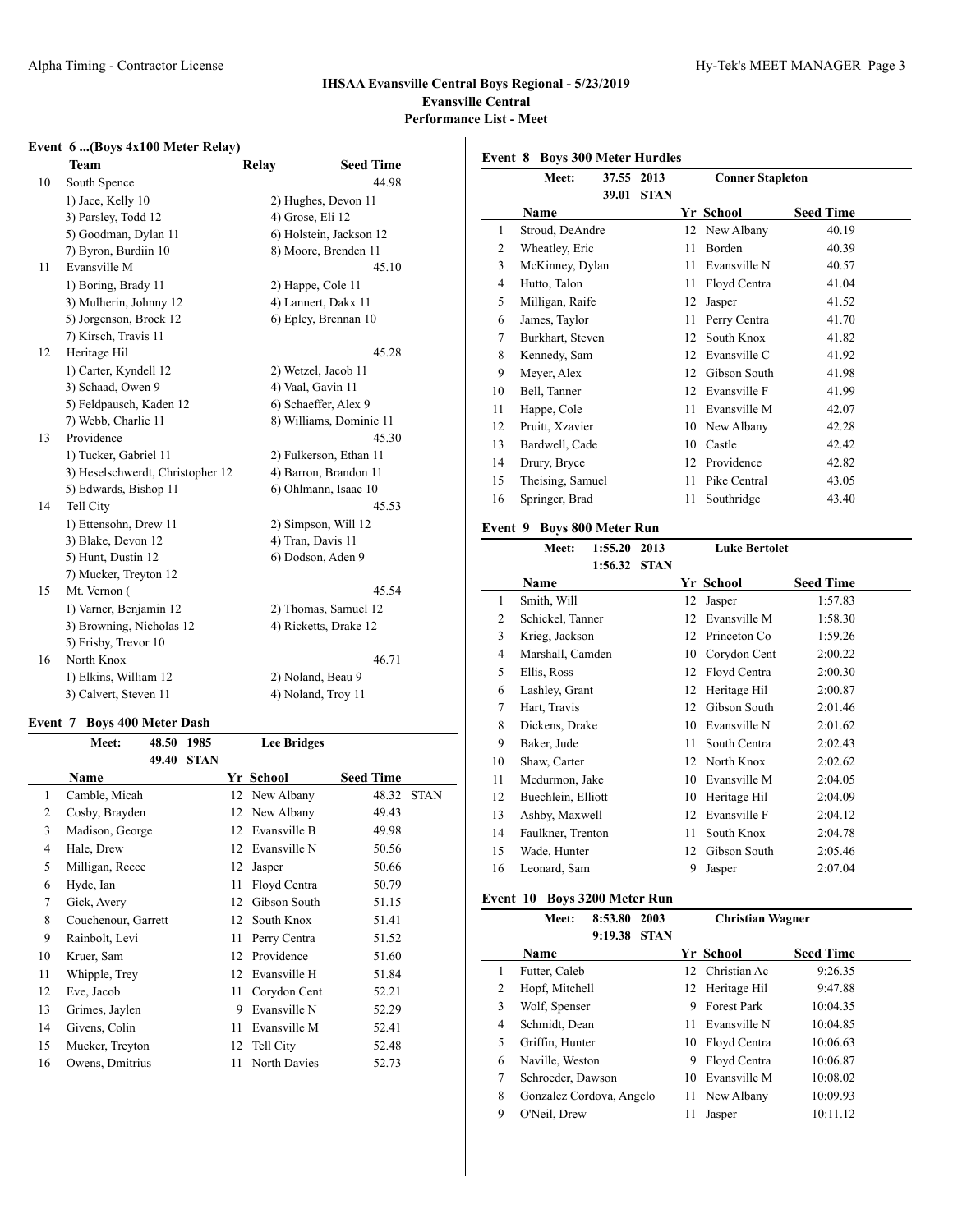### **Event 10 ...(Boys 3200 Meter Run)**

|    | Name             |     | Yr School       | <b>Seed Time</b> |
|----|------------------|-----|-----------------|------------------|
| 10 | Bateman, Brenton |     | 12 Evansville F | 10:12.38         |
| 11 | Nolan, Alex      | 9   | Evansville F    | 10:20.90         |
| 12 | Chestnut, Kaden  |     | 10 Tell City    | 10:38.33         |
| 13 | Schnell, Nathan  | 11  | Northeast Du    | 10:45.66         |
| 14 | Woolery, Nate    | 11  | Pike Central    | 10:52.46         |
| 15 | Reed, Adam       | 12. | Gibson South    | 10:53.91         |
| 16 | Mullens, Parker  | 11  | Vincennes Li    | 11:02.31         |

#### **Event 11 Boys 4x400 Meter Relay**

|                | 3:20.52 2013<br><b>Meet:</b>            | <b>Center Grove</b> |                              |
|----------------|-----------------------------------------|---------------------|------------------------------|
|                | C Stapleton, M Swann, E Tandy, J Veteto |                     |                              |
|                | 3:20.44 STAN                            |                     |                              |
|                | Team                                    | Relay               | <b>Seed Time</b>             |
| 1              | New Albany                              |                     | 3:26.10                      |
|                | 1) Stroud, DeAndre 12                   |                     | 2) Camble, Micah 12          |
|                | 3) Miles, Asius 10                      |                     | 4) Wallingford, Alexander 12 |
|                | 5) Stovall, Davaughn 10                 |                     | 6) Tunsil, Samuel 10         |
|                | 7) Winford, Kyondre 9                   |                     | 8) Cosby, Brayden 12         |
| $\overline{c}$ | Evansville N                            |                     | 3:28.77                      |
|                | 1) Hale, Drew 12                        |                     | 2) Grimes, Jaylen 9          |
|                | 3) Dickens, Drake 10                    |                     |                              |
|                | 5) McMurray, James 9                    |                     | 6) Shrode, Brenden 10        |
|                | 7) Laurence, Zachary 11                 |                     | 8) Burnett, James 11         |
| 3              | Jasper                                  |                     | 3:29.21                      |
|                | 1) Milligan, Raife 12                   |                     | 2) Smith, Will 12            |
|                | 3) Kaiser, Mitchell 11                  |                     | 4) Milligan, Reece 12        |
|                | 5) Heim, Isaac 10                       |                     | 6) Cortez, Andy 10           |
|                | 7) Leonard, Sam 9                       |                     |                              |
| $\overline{4}$ | Floyd Centra                            |                     | 3:30.64                      |
|                | 1) Ellis, Ross 12                       |                     | 2) Hutto, Talon 11           |
|                | 3) Hyde, Ian 11                         |                     | 4) Gordon, Nicholas 10       |
|                | 5) Frazier, Miles 12                    |                     | 6) Gunn, Jon 12              |
|                | 7) Heinemann, David 11                  |                     | 8) Heinemann, Luke 11        |
| 5              | Gibson South                            |                     | 3:31.64                      |
|                | 1) Purcell, Zachary 11                  |                     | 2) Gick, Avery 12            |
|                | 3) Smith, Andrew 12                     |                     | 4) Meyer, Alex 12            |
|                | 5) Bryant, Owen 10                      |                     | 6) Martinotti, Diego 11      |
|                | 7) Maurer, Jackson 12                   |                     | 8) Spear, Christopher 9      |
| 6              | Corydon Cent                            |                     | 3:31.97                      |
|                | 1) Holton, Jagger 10                    |                     | 2) Lee, Lucas 10             |
|                | 3) Eve, Jacob 11                        |                     | 4) Phillips, Noah 12         |
|                | 5) Harbeson, Elliott 11                 |                     | 6) Adams, Alton 11           |
|                | 7) Mattingly, Austin 11                 |                     |                              |
| 7              | Evansville B                            |                     | 3:32.06                      |
|                | 1) Smith, Jeremiah 10                   |                     | 2) Madison, George 12        |
|                | 3) Leavell, Trey 11                     |                     | 4) Hood, Jerome 10           |
|                | 5) Shull, Joshua 12                     |                     | 6) Hildreth, Kewan 11        |
|                | 7) Pullom, Kaleb 12                     |                     |                              |
| 8              | Tell City                               |                     | 3:33.28                      |
|                | 1) Kaiser, Nigel 10                     |                     | 2) Sommer, Joey 9            |
|                | 3) Simpson, Will 12                     |                     | 4) Mucker, Treyton 12        |
|                | 5) Ahl, Isaac 9                         |                     | 6) Hunt, Dustin 12           |
|                | 7) Tran, Davis 11                       |                     | 8) Ettensohn, Drew 11        |
|                |                                         |                     |                              |
|                |                                         |                     |                              |

| 9  | Borden                  | 3:33.64                   |
|----|-------------------------|---------------------------|
|    | 1) Mikel, Sterling 9    | 2) Just, Gavin 10         |
|    | 3) Wheatley, Eric 11    | 4) Bahan, Dylan 12        |
|    | 5) Cheatham, Lody 9     | 6) Kivienimi, Jack 10     |
|    | 7) Harmes, Mason 11     | 8) Huerta, Carlos 11      |
| 10 | Evansville M            | 3:34.67                   |
|    | 1) Mulherin, Lucas 11   | 2) Mcdurmon, Eli 9        |
|    | 3) Givens, Colin 11     | 4) Mcdurmon, Jake 10      |
|    | 5) Schickel, Tanner 12  | 6) Renfroe, Zane 10       |
|    | 7) Jarrell, Connoer 11  | 8) Mulherin, Johnny 12    |
| 11 | Evansville C            | 3:34.73                   |
|    | 1) Smith, Ramzi 10      | 2) Kennedy, Sam 12        |
|    | 3) Bowman, Jalen 12     | 4) Stinson, DeAnthony 10  |
|    | 5) Clark, Robert 12     | 6) Payne, David 12        |
|    | 7) Hardin, Bo 10        | 8) Orsby, Kellie 10       |
| 12 | Providence              | 3:35.20                   |
|    | 1) Upton, Tyler 12      | 2) Barron, Brandon 11     |
|    | 3) O'Bryant, Charles 12 | 4) Kruer, Sam 12          |
|    | 5) Perkinson, Alex 11   | 6) Drury, Bryce 12        |
| 13 | Heritage Hil            | 3:36.36                   |
|    | 1) Feldpausch, Kaden 12 | 2) Lashley, Grant 12      |
|    | 3) Wetzel, Jacob 11     | 4) Buechlein, Elliott 10  |
|    | 5) Carter, Kyndell 12   | 6) Schaad, Owen 9         |
|    | 7) Webb, Charlie 11     | 8) Vaal, Gavin 11         |
| 14 | South Knox              | 3:36.80                   |
|    | 1) Clark, Bailey 10     | 2) Burkhart, Steven 12    |
|    | 3) Hunckler, Isaak 11   | 4) Donaldson, Chase 11    |
|    | 5) Black, Andrew 12     | 6) Couchenour, Garrett 12 |
|    | 7) Faulkner, Trenton 11 | 8) McCutchen, James 12    |
| 15 | Mt. Vernon (            | 3:37.45                   |
|    | 1) Snodgrass, River 9   | 2) Batteiger, Zachary 12  |
|    | 3) Browning, Theron 11  | 4) Latshaw, Danner 12     |
|    | 5) Salaman, Wyatt 12    |                           |
| 16 | North Davies            | 3:37.60                   |
|    | 1) Kain, Aiden 9        | 2) Owens, Kobe 10         |
|    | 3) Krusenklaus, Josh 10 | 4) Owens, Dmitrius 11     |
|    | 5) Andrews, Kollin 9    | 6) Lamson, Ted 11         |
|    | 7) Fox, Justin 10       | 8) Combess, Jacob 12      |

## **Event 12 Boys Long Jump**

|                | Meet:              | 23-06.50      | 1987 |    | Jeff Smith      |                  |             |
|----------------|--------------------|---------------|------|----|-----------------|------------------|-------------|
|                |                    | 22-04.75 STAN |      |    |                 |                  |             |
|                | Name               |               |      |    | Yr School       | <b>Seed Mark</b> |             |
| 1              | Stewart, Kyle      |               |      | 11 | Evansville C    | 22-08.50         | <b>STAN</b> |
| 2              | Madison, George    |               |      | 12 | Evansville B    | 22-02.00         |             |
| 3              | Johnson, Ja'raylan |               |      | 9  | New Albany      | 21-10.00         |             |
| $\overline{4}$ | Payne, David       |               |      |    | 12 Evansville C | 21-09.25         |             |
| 5              | Layne, Javen       |               |      | 12 | Evansville B    | 21-08.25         |             |
| 6              | Grose, Eli         |               |      |    | 12 South Spence | 21-06.50         |             |
| 7              | Wright, Wenkers    |               |      | 10 | Floyd Centra    | 21-06.00         |             |
| 8              | Eve, Jacob         |               |      | 11 | Corydon Cent    | 21-01.50         |             |
| 9              | Wilkerson, Stephan |               |      | 12 | Princeton Co    | 20-07.00         |             |
| 10             | Farmer, Keyon      |               |      | 12 | Evansville H    | 20-05.50         |             |
| 11             | Thomas, Samuel     |               |      |    | 12 Mt. Vernon ( | 20-04.00         |             |
| 12             | Bair, Easton       |               |      | 10 | Jasper          | 20-03.50         |             |
| 13             | Smith, Andrew      |               |      | 12 | Gibson South    | 20-03.00         |             |